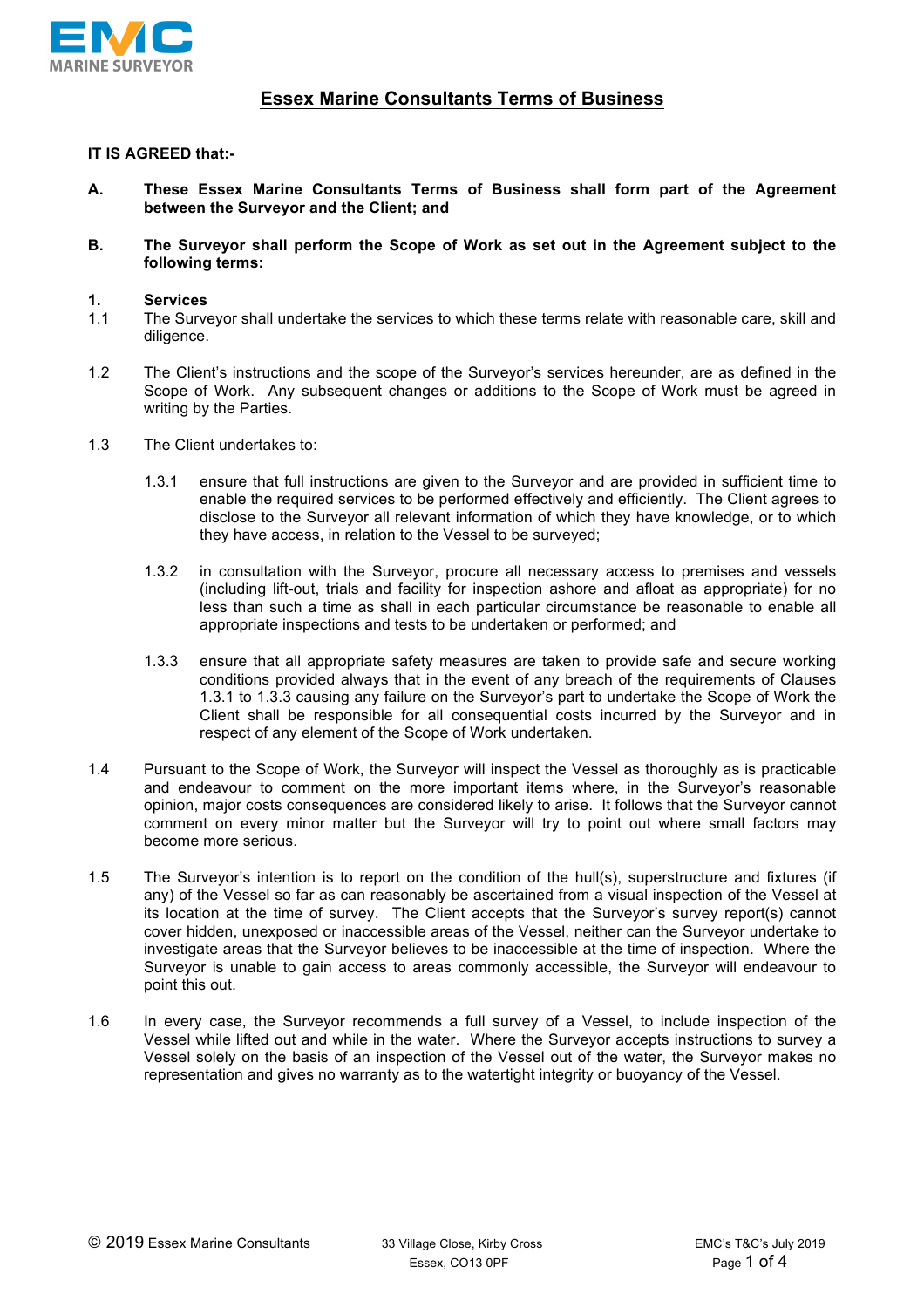

# **2. Valuations**

2.1 All valuation work undertaken shall be in accordance with the Scope of Work and, unless otherwise stated in writing, such work relates solely to the date and place referred to. Valuations are based on opinions only and are not representations of fact, nor do they carry with them any guarantee of the particulars or information on which opinions are based. Valuations assume a willing buyer and willing seller and market conditions applicable at the time of valuation or such other date as is expressly referred to.

# **3. Fees**

- 3.1 The fee agreed between the Surveyor and the Client for the services to be provided by the Surveyor under this Agreement ("the Survey Fee") shall not include the costs of travel, subsistence and accommodation which will be charged in addition and in accordance with this Clause 3.
- 3.2 The Survey Fee and all expenses shall become due and payable on such terms and in such amounts as shall be agreed from time to time. VAT or other EU equivalent shall be payable, if applicable, in addition to all fees and expenses. Invoices will be submitted in respect of all fees and expenses when due and the amount of each invoice shall be settled within 28 days of the date of the invoice. Thereafter, interest shall be payable on all sums owing and unpaid at a rate of 3% over Barclays Bank plc (London) base rate.

### **4. Limitations**

- 4.1 The Surveyor shall not be liable under this Agreement for any loss or damage caused in circumstances (i) where there is no breach of a legal duty of care owed to the Client by the Surveyor or (ii) where, notwithstanding any such breach, any loss or damage is not a reasonably foreseeable result of such breach.
- 4.2 All services and reports are provided for the Client's use only. No liability of any nature is assumed towards any other party and nothing in these terms, or the relationship between the Surveyor and the Client, shall confer or purport to confer on any third party a benefit or the right to enforce any provision of these terms. The provisions of the Contracts (Rights of Third Parties) Act 1999 shall not apply to this Agreement and any person who is not a party to this Agreement shall have no right under that Act to enforce any term(s) of this Agreement.
- 4.3 The Surveyor shall not be responsible for loss or damage or any increase in loss or damage resulting from any material breach by the Client of any term of this Agreement.
- 4.4 Any claim by the Client in respect of any breach of the Surveyor's obligations under this Agreement must be notified to the Surveyor as soon as is reasonably practicable after the Client becomes aware of the breach. Where any breach is capable of remedy, the Surveyor must be afforded a reasonable opportunity to put matters right at his expense.
- 4.5 The Client agrees that, for reasons of commercial practicality, it is necessary to limit the Surveyor's potential liability in respect of loss or damage suffered by the Client as a result of any breach by the Surveyor of any of the Surveyor's obligations under this Agreement. As such, the Client agrees that no liability howsoever arising whether under this Agreement or otherwise shall attach to the Surveyor except insofar as such liability is covered by the professional indemnity insurance referred to at paragraph 4.6 and such liability (including Claims Expenses) shall in any event be limited to £250,000 or such higher sum as the parties shall agree in writing prior to commencement of the services to which these terms relate (hereafter referred to as "the Agreed Indemnity Limit").
- 4.6 The Surveyor shall maintain professional indemnity insurance in the amount of the Agreed Indemnity Limit throughout the period of the performance of the Surveyor's duties hereunder provided that such insurance shall remain available at reasonable market rates.
- 4.7 The Surveyor's liability shall not extend to particulars, data and other information given to the Surveyor by others or obtained from outside sources, publications and the like reasonably relied upon by the Surveyor, including Class records, registry details or other such information and no assurances can be given regarding the accuracy of the same.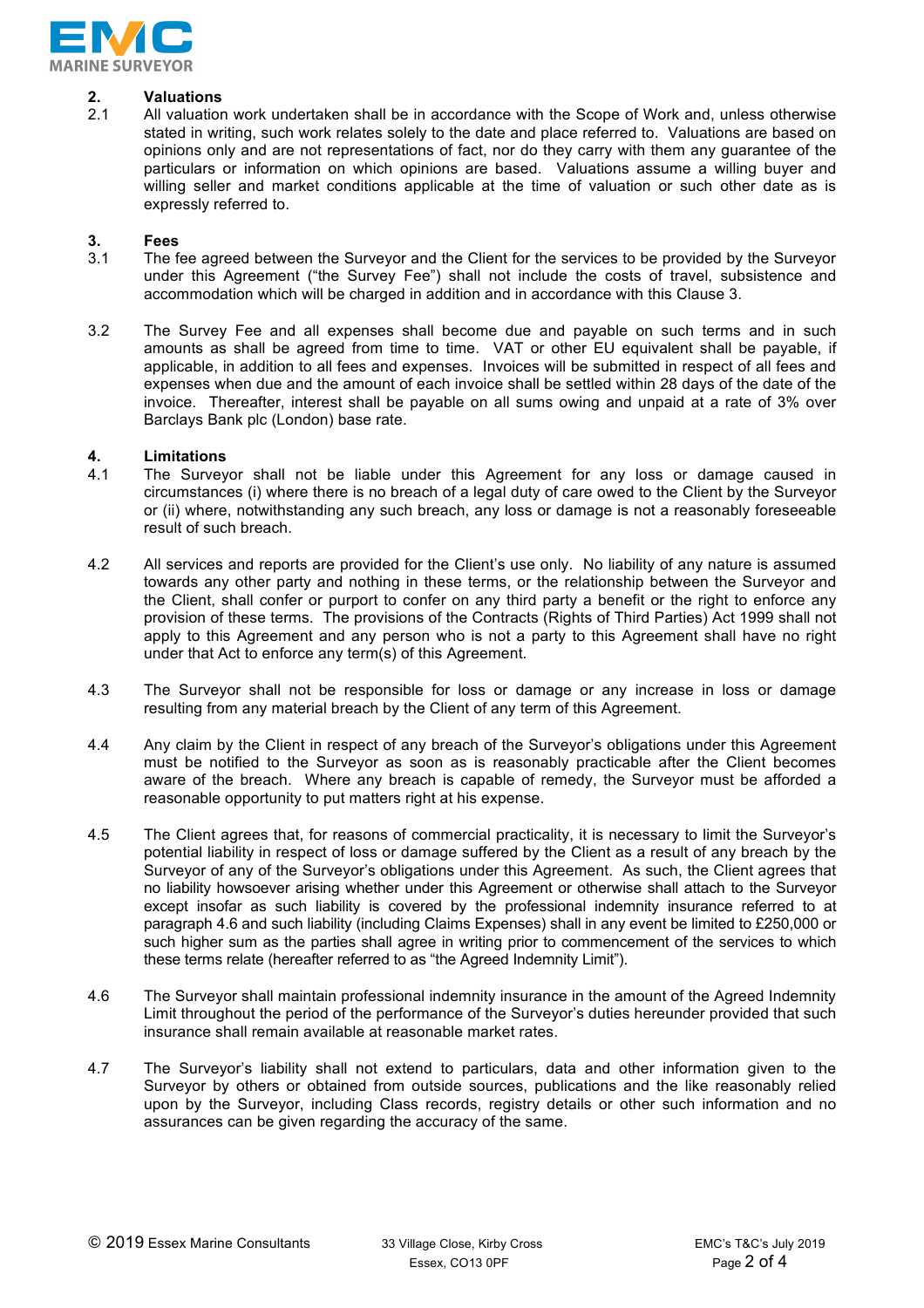

- 4.8 Unless otherwise stated in writing, all services and reports are provided on the basis that they carry no guarantee regarding ownership or title, freedom from mortgages or charges, debts, liens or other encumbrances, or vessel stability, performance or design.
- 4.9 The Client shall be responsible for any losses, expenses or other costs reasonably incurred by the Surveyor that are caused by a breach of the Client's obligations to the Surveyor hereunder.
- 4.10 The Surveyor shall not be liable in respect of any breach of his obligations hereunder resulting from unforeseeable causes beyond the Surveyor's reasonable control

#### **Business or Commercial Operations**

- 4.11 Notwithstanding any other provision of this Agreement, where the Client is acting in the course of a business or commercial operation:
	- 4.11.1 the Surveyor's liability shall expire twelve months after the Survey Report is delivered to the Client and The Surveyor shall thereafter have no further liability whether in contract, tort or otherwise; and
	- 4.11.2 the Surveyor shall have no liability whether in contract, tort or otherwise for:
	- 4.11.2.1 any consequential or economic loss or for loss of profit or turnover or loss of use suffered by the Client howsoever arising, whether under this Agreement or otherwise, and without prejudice to the generality of the foregoing the Surveyor shall not be liable for any consequences of late performance of any survey and/or late delivery of any survey report;
	- 4.11.2.2 any breach of his obligations hereunder of which written notification shall not have been given within 14 days of the date on which the Client ought reasonably to have become aware of the existence of such breach;
	- 4.11.2.3 any loss, injury or damage sustained as a result of:
		- i. any defect in any material or workmanship;
		- ii. an Act of God or other circumstances beyond the control of the Surveyor; or
		- iii. the act, omission or insolvency of any person other than the Surveyor;

and the Surveyor shall have no liability to indemnify the Client in respect of any claim made against the Client for any such loss, injury or damage;

- 4.12 Notwithstanding any other provision of this Agreement:
- 4.12.1 unless otherwise stated in writing, no guarantee is given against faulty design, latent defects or of suitability of any vessel or other item for any particular purpose or of compliance with any particular local, national or international requirement or code, and opinions are given without the benefit of running of machinery or opening up or other dismantling whether of interior linings, machinery or other items or systems;
- 4.12.2 the Surveyor shall have no liability whether in contract, tort or otherwise in respect of the consequences of late, incomplete, inadequate, inaccurate or ambiguous instructions or the nondisclosure by the Client of relevant information.

#### **5 Law and disputes**

5.1 This Agreement shall be construed in accordance with and shall be governed by English law. All disputes arising out of or in connection with this Agreement shall be submitted to the exclusive jurisdiction of the Courts of England and Wales.